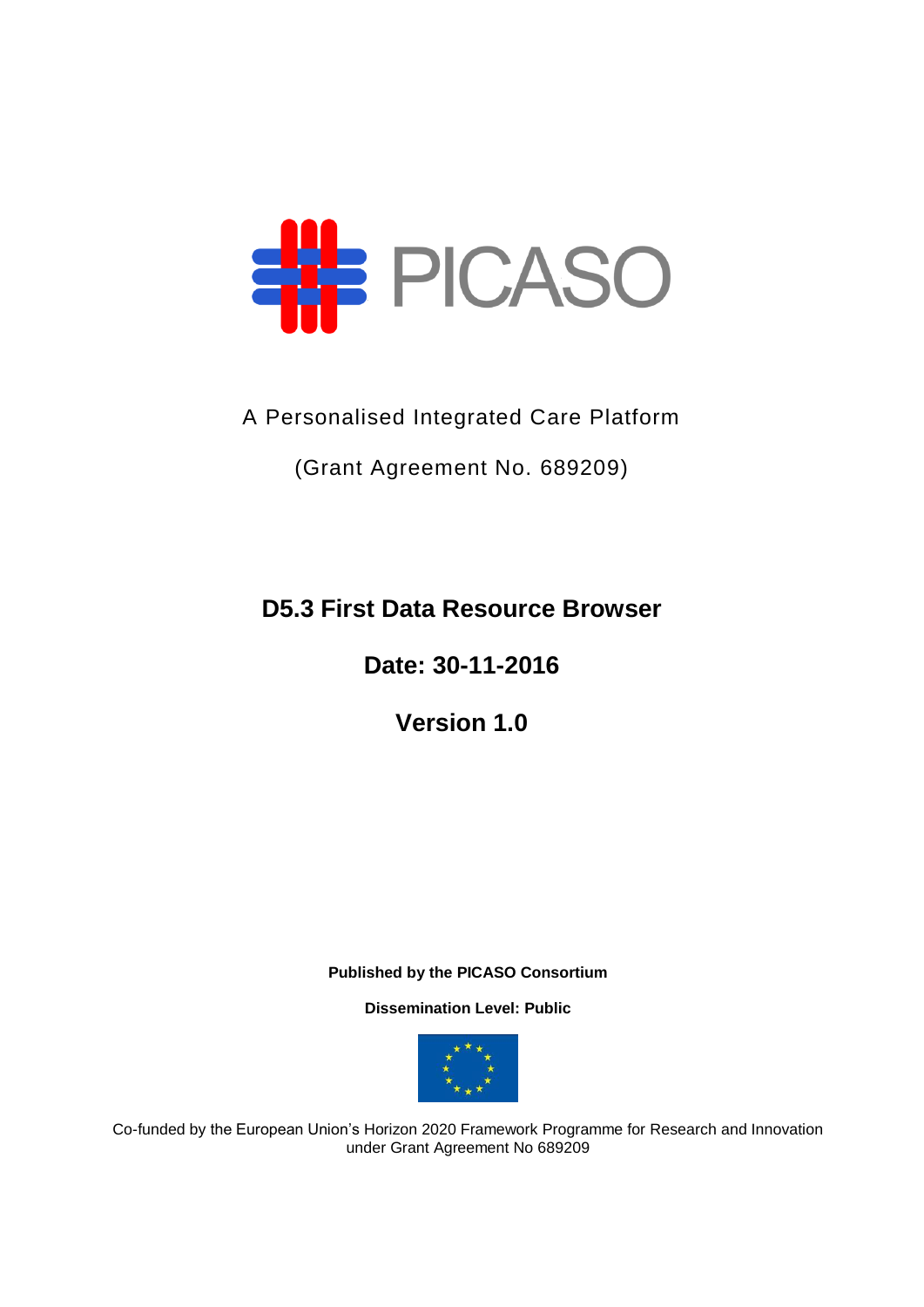# **Document control page**

| Document file:    | D5.3 First Data Resource Browser.docx                                                                           |
|-------------------|-----------------------------------------------------------------------------------------------------------------|
| Document version: | 1. $\Omega$                                                                                                     |
| Document owner:   | <b>FIT</b>                                                                                                      |
| Work package:     | WP5 - Privacy Enhanced Integrated Data Management                                                               |
| Task:             | T5.3 Data Resource Browser                                                                                      |
| Deliverable type: | <b>OTHER</b>                                                                                                    |
| Document status:  | $\boxtimes$ approved by the document owner for internal review<br>$\boxtimes$ approved for submission to the EC |

### **Document history:**

|                  | Version   Author(s)            | <b>Date</b>    | <b>Summary of changes made</b>        |
|------------------|--------------------------------|----------------|---------------------------------------|
| 0.1              | Evangelos Vlachogiannis (FIT), | 17-11-2016     | TOC                                   |
| 0.2 <sub>0</sub> | Evangelos Vlachogiannis (FIT), | 21-11-2016     | Major input                           |
| 0.3              | Evangelos Vlachogiannis (FIT), | 23-11-2016     | Improved architecture description     |
| 1.0              | Evangelos Vlachogiannis (FIT), | $ 30-11-2016 $ | Comments for Reviewers. Final version |
|                  |                                |                | submitted to the European Commission  |

#### **Internal review history:**

| <b>Reviewed by</b>           | <b>Date</b> | <b>Summary of comments</b>                    |
|------------------------------|-------------|-----------------------------------------------|
| Christian Schunck (INUIT)    | 28-11-2016  | Minor comments. Discussions for next<br>steps |
| Agostino Chiaravalloti (UTV) | 30-11-2016  | No comments                                   |

#### **Legal Notice**

The information in this document is subject to change without notice.

The Members of the PICASO Consortium make no warranty of any kind with regard to this document, including, but not limited to, the implied warranties of merchantability and fitness for a particular purpose. The Members of the PICASO Consortium shall not be held liable for errors contained herein or direct, indirect, special, incidental or consequential damages in connection with the furnishing, performance, or use of this material.

Possible inaccuracies of information are under the responsibility of the project. This report reflects solely the views of its authors. The European Commission is not liable for any use that may be made of the information contained therein.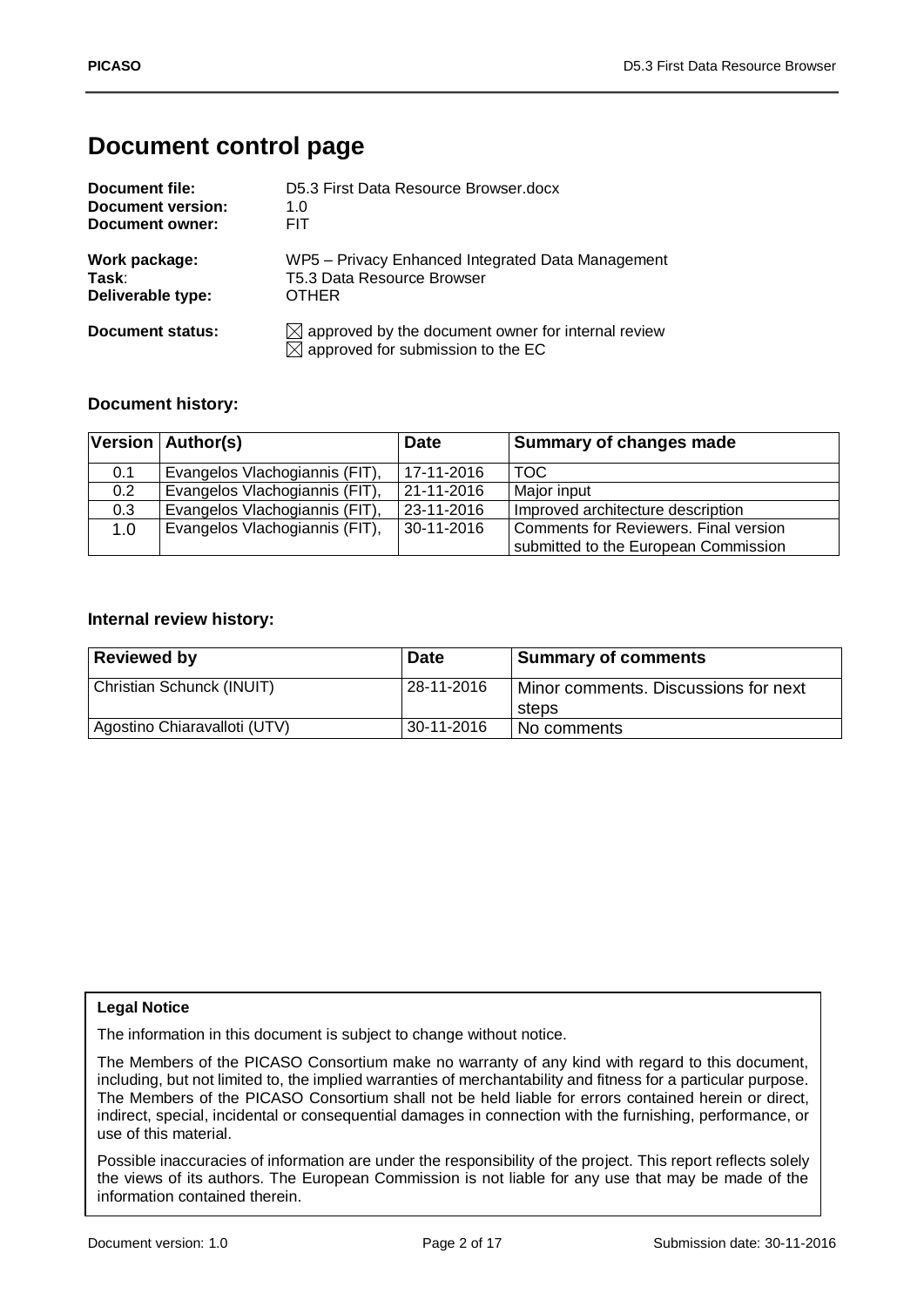# **Index:**

| 1                       |                                                                                                                                                                                                                                                                                |  |
|-------------------------|--------------------------------------------------------------------------------------------------------------------------------------------------------------------------------------------------------------------------------------------------------------------------------|--|
| $\mathbf{2}$            |                                                                                                                                                                                                                                                                                |  |
|                         |                                                                                                                                                                                                                                                                                |  |
|                         |                                                                                                                                                                                                                                                                                |  |
| 3                       |                                                                                                                                                                                                                                                                                |  |
|                         | 3.1 PIC-72 Medical professionals are provided a graphical presentation of self-recordings from<br>questionnaires FFbH/HAQ and RADAI as well as patient's pain ratings (only UDUS).  6<br>3.2 PIC-74 Patient information should be presented to requesting medical professional |  |
|                         | 3.3 PIC -78 PICASO shall be able to show patient data as commonly included in a standard                                                                                                                                                                                       |  |
|                         | 3.4 PIC-104 Patient needs to be able to decide with whom they want to share which information                                                                                                                                                                                  |  |
|                         | 3.5 PIC-108 Physicians need to be able to decide with whom they want to share which medical                                                                                                                                                                                    |  |
|                         | 3.6 PIC-109 A medical professional needs to know about all professional roles involved in a                                                                                                                                                                                    |  |
|                         | 3.7 PIC-110 A medical professional needs to know about types of home monitoring                                                                                                                                                                                                |  |
|                         | 3.8 PIC-113 Patients are provided constantly available material with instructions on how to use<br>sensors and the applications on the Patient Dashboard. UDUS/UTV: Provide instructions on                                                                                    |  |
| $\overline{\mathbf{4}}$ |                                                                                                                                                                                                                                                                                |  |
|                         |                                                                                                                                                                                                                                                                                |  |
| 5                       |                                                                                                                                                                                                                                                                                |  |
|                         |                                                                                                                                                                                                                                                                                |  |
|                         |                                                                                                                                                                                                                                                                                |  |
|                         |                                                                                                                                                                                                                                                                                |  |
|                         |                                                                                                                                                                                                                                                                                |  |
| 6                       |                                                                                                                                                                                                                                                                                |  |
|                         |                                                                                                                                                                                                                                                                                |  |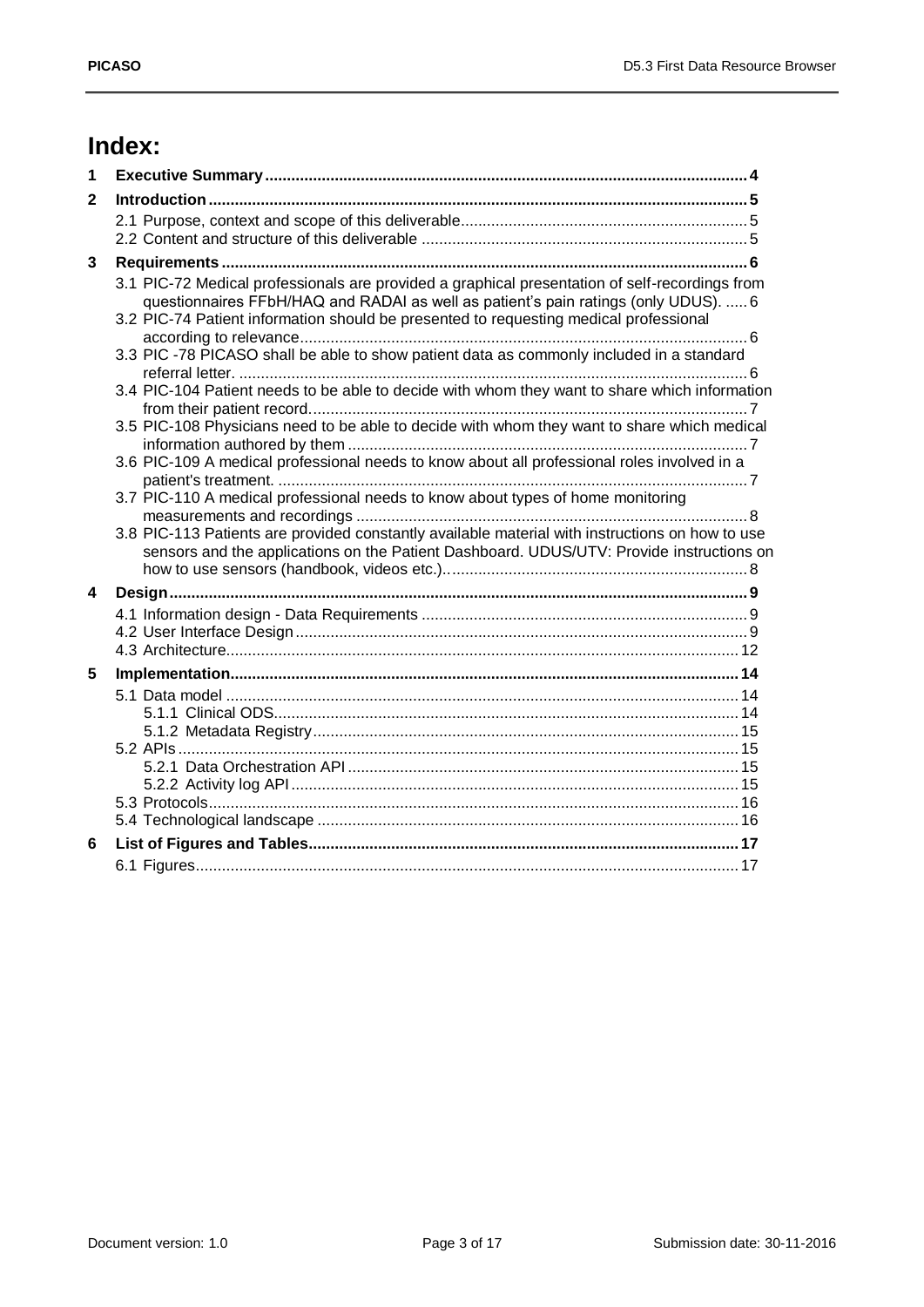## <span id="page-3-0"></span>**1 Executive Summary**

The PICASO Data Resource Browser is a web-based tool which allows clinicians to browse information stored in the PICASO shared memory. This tool follows the paradigm of a computer's file manager but restricted to read only features. Using this, the clinician can have an overall view of the data resources that are available in PICASO shared memory and is available to her. The data detailed view and their editing of the available resources is out of the scope of this tool. The browser offers a dynamic and interactive mind map, populated with the existing resources and focusing on the effective information design model, the data's physical location and last modified date. The data itself is being available through other PICASO and clinical tools. The dynamic map is being generated through the integration of different logical and physical data repositories which constitute the PICASO shared memory.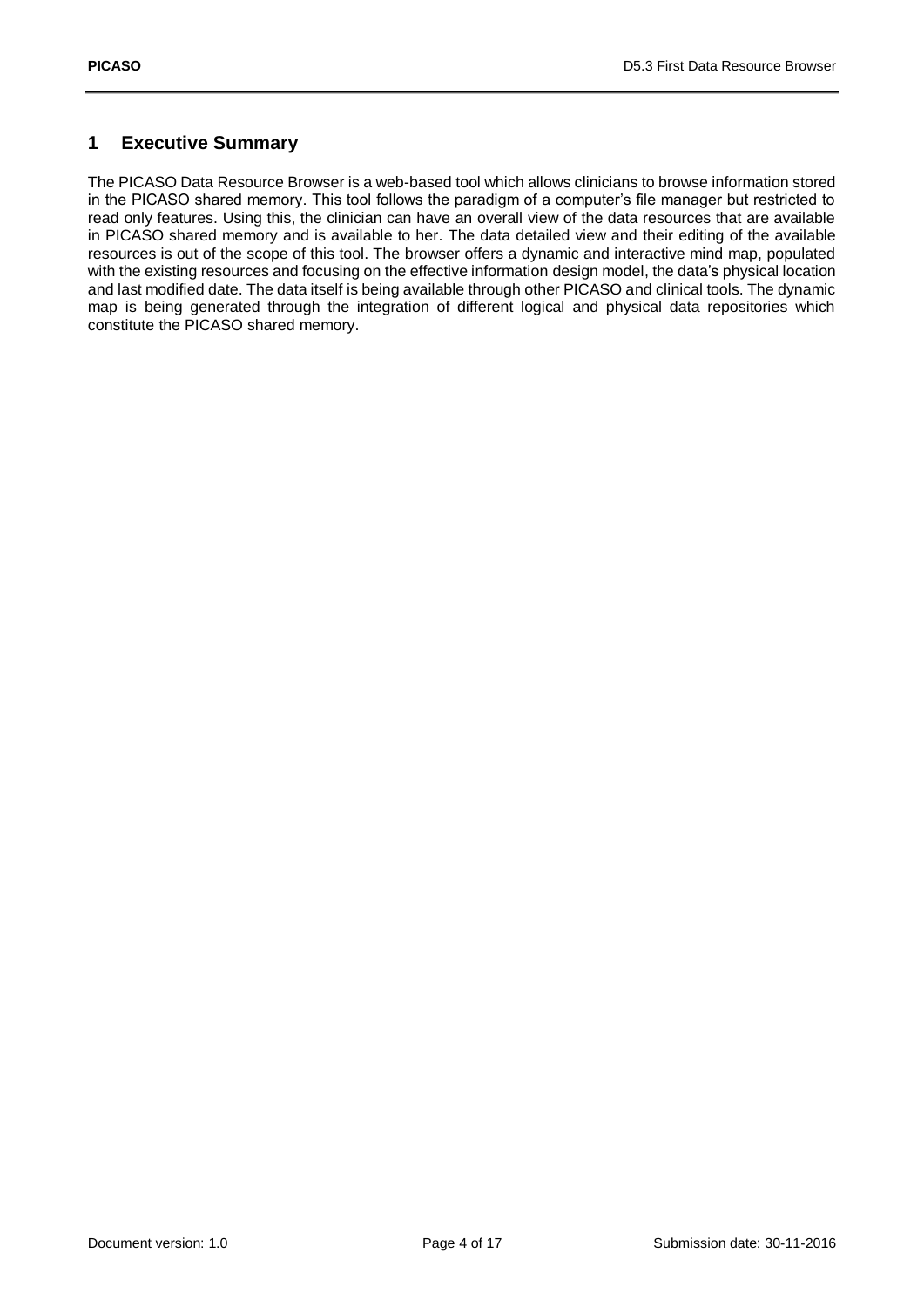# <span id="page-4-0"></span>**2 Introduction**

#### <span id="page-4-1"></span>**2.1 Purpose, context and scope of this deliverable**

This deliverable presents the outcome so far of Task 5.3 Data Resource Browser under WP5 Privacy Enhanced Integrated Data Management. This is the first iteration of the Data Resource Browser. The next iteration will be delivered / documented under D5.5 Second Data Resource Browser (M22). The final version of this tool will be delivered as part of the PICASO integrated care platform.

#### <span id="page-4-2"></span>**2.2 Content and structure of this deliverable**

Section 3 presents the current requirements for the Data Resource Browser including technical aspects and information design approach. Section 4 presents the current User Interface and Section 5 provides information about the technical architecture and technologies.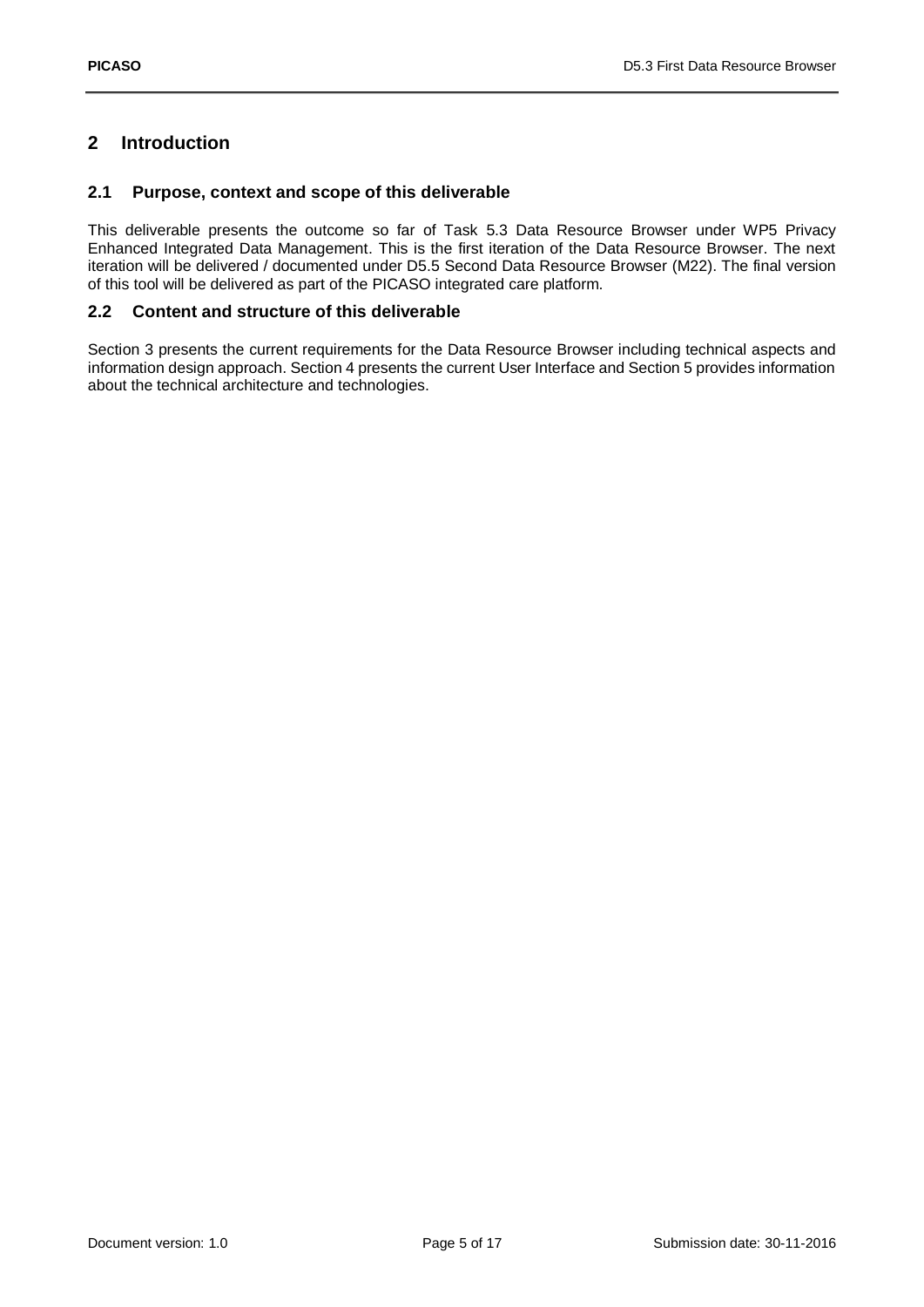### <span id="page-5-0"></span>**3 Requirements**

This section presents the user requirements directly or indirectly related to this tool and their first technical considerations for the Data Resource Browser.

# <span id="page-5-1"></span>**3.1 PIC-72 Medical professionals are provided a graphical presentation of self-recordings from questionnaires FFbH/HAQ and RADAI as well as patient's pain ratings (only**

**UDUS).**

| <b>Rational</b>              | It must be possible for medical professionals to easily browse patient's personal ratings on<br>FFbH/HAQ and RADAI questionnaires and his/her pain ratings. Visualization of results in<br>graphs supports the need of medical professionals to get a quick overview of a patient's<br>current health status.                                                                                                                                                                                                       |
|------------------------------|---------------------------------------------------------------------------------------------------------------------------------------------------------------------------------------------------------------------------------------------------------------------------------------------------------------------------------------------------------------------------------------------------------------------------------------------------------------------------------------------------------------------|
| Fit<br><b>Criterion</b>      | Graphical presentation of results from a patient's self-recordings on FFbH/HAQ, RADAI and<br>pain status is provided and can be filtered by time slots (daily, weekly, monthly).<br>Measurements below or above defined thresholds are indicated. Medical professionals can<br>also have an integrated view on pain ratings and different types of measurements taken by<br>the home monitoring platform (e.g., pain ratings combined with results from blood pressure<br>and heart rate variability measurements). |
| <b>Technical</b><br>features | Show Questionnaires including date and location<br>$\bullet$                                                                                                                                                                                                                                                                                                                                                                                                                                                        |
| <b>Comments</b>              |                                                                                                                                                                                                                                                                                                                                                                                                                                                                                                                     |

# <span id="page-5-2"></span>**3.2 PIC-74 Patient information should be presented to requesting medical professional according to relevance**

| <b>Rational</b>                | Patient records consist of many different pieces of information (e.g. results of physical exams,<br>blood tests, scans, surgeries) not equally relevant for medical professionals. To support<br>medical professionals in achieving their treatment goals, it is important to filter patient<br>information according to relevance for the treating medical professional. Because information<br>needs vary among medical professionals, this will need to be configurable by medical<br>professionals. |
|--------------------------------|---------------------------------------------------------------------------------------------------------------------------------------------------------------------------------------------------------------------------------------------------------------------------------------------------------------------------------------------------------------------------------------------------------------------------------------------------------------------------------------------------------|
| <b>Fit</b><br><b>Criterion</b> | Patient information is presented to medical professionals according to preconfigured<br>relevance                                                                                                                                                                                                                                                                                                                                                                                                       |
| <b>Technical</b><br>features   | Group resources based on the professional carer's role<br>$\bullet$<br>Make configurable the list of relevant resources per professional carer's role<br>$\bullet$                                                                                                                                                                                                                                                                                                                                      |
| <b>Comments</b>                |                                                                                                                                                                                                                                                                                                                                                                                                                                                                                                         |

# <span id="page-5-3"></span>**3.3 PIC -78 PICASO shall be able to show patient data as commonly included in a standard**

## **referral letter.**

| Rational | For UDUS trials patient information available from clinical systems is limited to information     |
|----------|---------------------------------------------------------------------------------------------------|
|          | commonly provided in a standard referral letter to, e.g., a GP. This may include: patient's ID    |
|          | (trial ID), contact details, diagnoses, anamnesis, medication, lab test results, imaging results, |
|          | examination results from different hospital departments (e.g., RA, CVD specialist), concluding    |
|          | comments, follow-up appointment. This information will be stored in Clinical ODS and shall        |
|          | be presentable to medical professionals on the Clinician Dashboard in a structured way.           |
|          |                                                                                                   |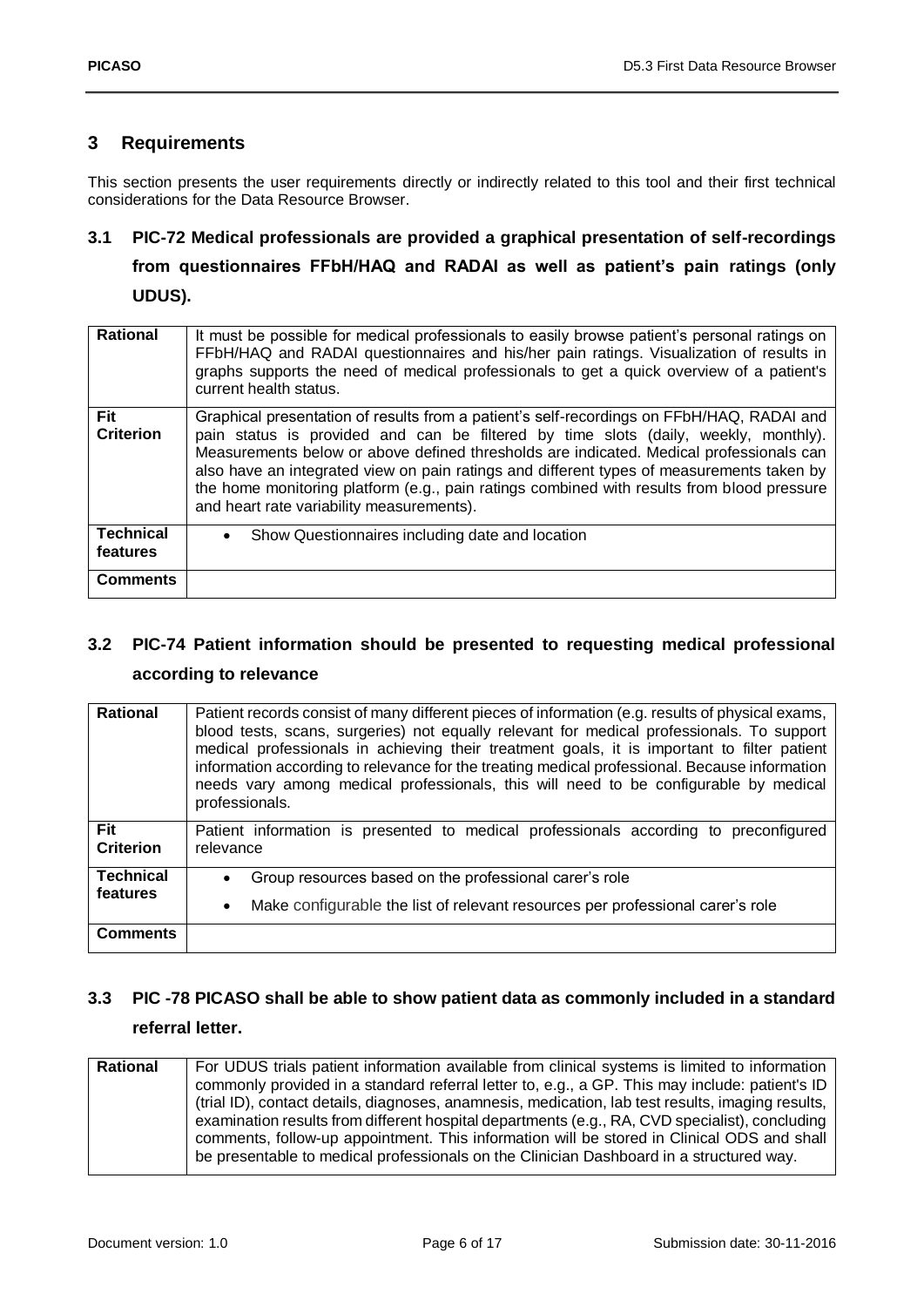| Fit              | Patient information as commonly provided in a standard referral letter can be accessed  |
|------------------|-----------------------------------------------------------------------------------------|
| <b>Criterion</b> | through the Clinician Dashboard and shown to medical professionals in a structured way. |
| <b>Technical</b> | Show Referral letter structure. This can be possible either as one resource per         |
| features         | referral letter or as many (parts) to one.                                              |
| <b>Comments</b>  |                                                                                         |

# <span id="page-6-0"></span>**3.4 PIC-104 Patient needs to be able to decide with whom they want to share which information from their patient record.**

| <b>Rational</b>  | Patients needs to be able to decide with whom they want to share which information from<br>their patient record. |
|------------------|------------------------------------------------------------------------------------------------------------------|
| Fit              | Only information that the patient has allowed to share with a certain medical professional or                    |
| <b>Criterion</b> | an informal carer, can be accessed by him or her. Patients can decide upon this at any time.                     |
| <b>Technical</b> | Show only data resources that the patient has shared                                                             |
| features         | $\bullet$                                                                                                        |
| <b>Comments</b>  |                                                                                                                  |

# <span id="page-6-1"></span>**3.5 PIC-108 Physicians need to be able to decide with whom they want to share which medical information authored by them**

| <b>Rational</b>  | Physicians need to be able to decide with whom they want to share which medical information<br>authored by them most of all to account for medical confidentiality. |
|------------------|---------------------------------------------------------------------------------------------------------------------------------------------------------------------|
| Fit              | Only information that the physician has allowed to share with a certain medical professional,                                                                       |
| <b>Criterion</b> | can be accessed by him or her.                                                                                                                                      |
| <b>Technical</b> | Show only data resources that the physicians have shared                                                                                                            |
| features         | $\bullet$                                                                                                                                                           |
| <b>Comments</b>  |                                                                                                                                                                     |

# <span id="page-6-2"></span>**3.6 PIC-109 A medical professional needs to know about all professional roles involved in a patient's treatment.**

| <b>Rational</b>              | In order to get a quick overview on a patient's treatment situation, medical professionals<br>should be visualised what kind of professional roles are involved in the treatment of this<br>patient. |
|------------------------------|------------------------------------------------------------------------------------------------------------------------------------------------------------------------------------------------------|
| Fit<br><b>Criterion</b>      | For every patient all involved professional roles are visualised.                                                                                                                                    |
| <b>Technical</b><br>features | Visualize of involved professional roles                                                                                                                                                             |
| <b>Comments</b>              |                                                                                                                                                                                                      |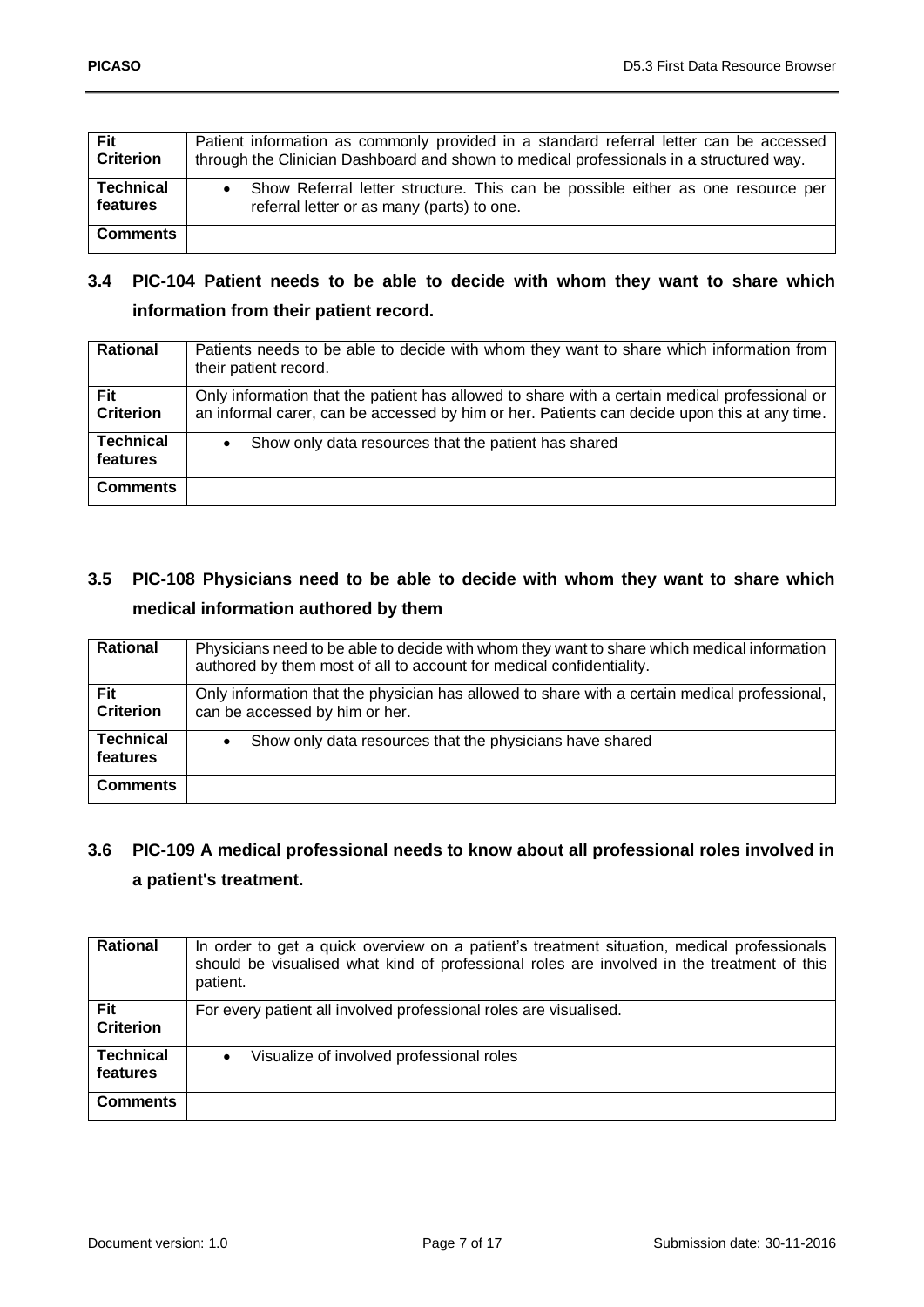# <span id="page-7-0"></span>**3.7 PIC-110 A medical professional needs to know about types of home monitoring measurements and recordings**

| <b>Rational</b>                | A medical professional should be able to get a quick overview on what type of sensors are<br>actively used in a patient's home monitoring setting and what patient recordings are available<br>(e.g., pain recordings) in order to know which results he/she can expect. For trial 2 types of<br>sensors that have been used previously, but are not active at the moment, shall also be<br>visualisable |
|--------------------------------|----------------------------------------------------------------------------------------------------------------------------------------------------------------------------------------------------------------------------------------------------------------------------------------------------------------------------------------------------------------------------------------------------------|
| <b>Fit</b><br><b>Criterion</b> | For every patient all types of home monitoring measurements and recordings are visualised<br>to medical professionals according to their access rights.                                                                                                                                                                                                                                                  |
| <b>Technical</b><br>features   | Visualize all types of home monitoring and measurements according to the access<br>$\bullet$<br>rights                                                                                                                                                                                                                                                                                                   |
| <b>Comments</b>                |                                                                                                                                                                                                                                                                                                                                                                                                          |

# <span id="page-7-1"></span>**3.8 PIC-113 Patients are provided constantly available material with instructions on how to use sensors and the applications on the Patient Dashboard.**

# **UDUS/UTV: Provide instructions on how to use sensors (handbook, videos etc.)..**

| Rational                       | For the trials patients need to have information constantly available, e.g., in form of a<br>'handbook', video clip or the like, on how to use properly sensors of the home monitoring<br>platform and applications of the Patient Dashboard, e.g., for self-recordings. |
|--------------------------------|--------------------------------------------------------------------------------------------------------------------------------------------------------------------------------------------------------------------------------------------------------------------------|
| <b>Fit</b><br><b>Criterion</b> | Patients are provided constantly available material such as a handbook with instructions on<br>how to use sensors for home monitoring and applications on the Patient Dashboard properly.                                                                                |
| <b>Technical</b><br>features   | Show supporting material                                                                                                                                                                                                                                                 |
| <b>Comments</b>                |                                                                                                                                                                                                                                                                          |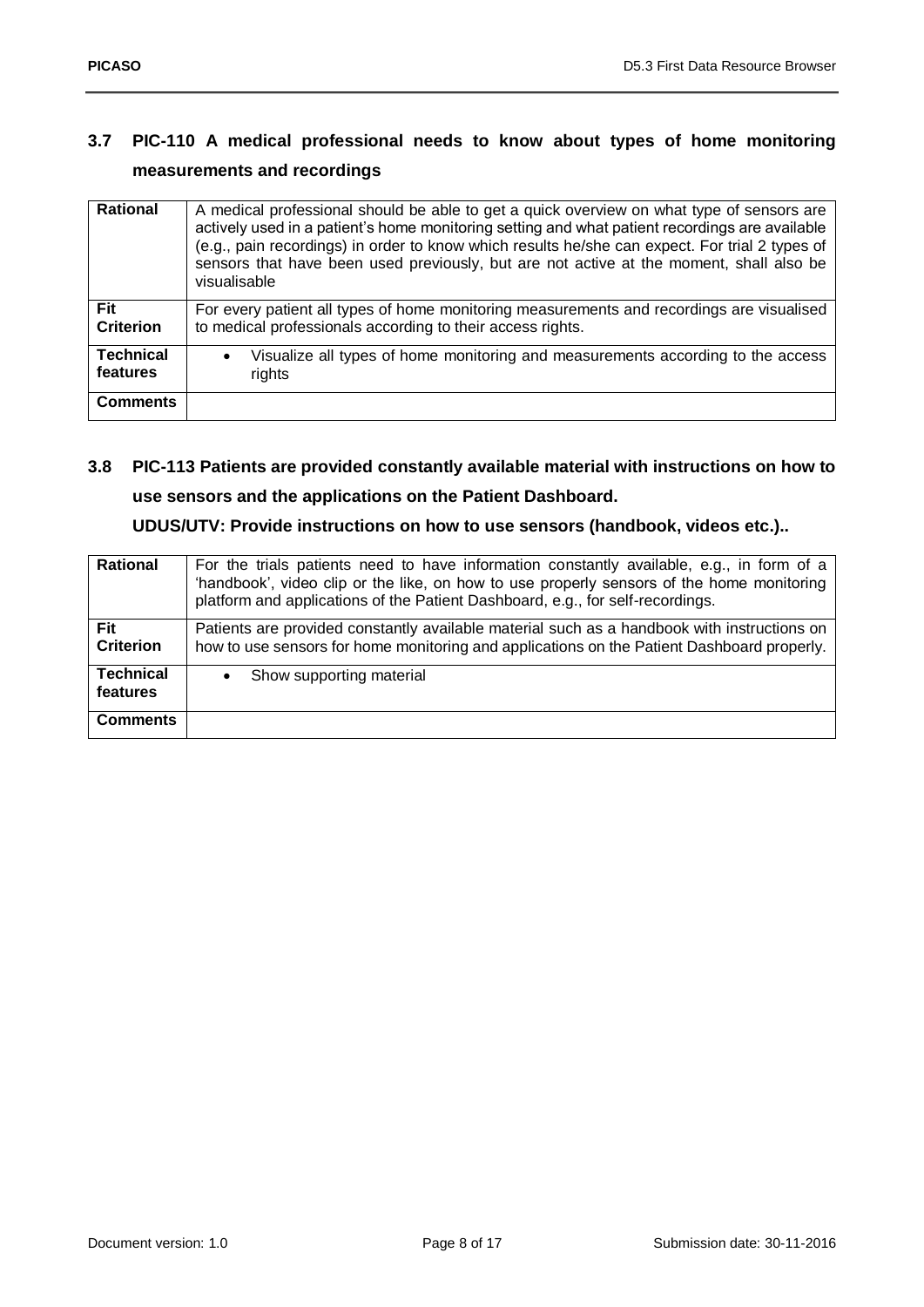# <span id="page-8-0"></span>**4 Design**

### <span id="page-8-1"></span>**4.1 Information design - Data Requirements**

Given the "browser" nature of this tool one of the most important aspects for its effective design is the design of the information model – the dynamic potential pathways of the clinicians aiming at having an overall picture of the patient from a more "data type" perspective. This is a complementary perspective to the "data" perspective which the Clinician Dashboard targets to offer.

From the user requirements, it comes out that clinicians want to initiate the browser by searching for a specific patient either using her name or ID. Having in the very centre the patient, different care professionals would need to follow different path ways in order to obtain a good overview of what data are available for a patient. [Figure 1](#page-8-3) presents a first attempt to model the information based on:

- The relevance to the parent node
- The distance of a potential target from the root node

The outcome takes the form of a graph as it seems that there is a need to reach the same nodes following different paths (e.g. observations can be reached either through Care Plans -> Observation or Home measurements and Recording -> Measurement / Recording). In principle, the most critical – usual nodes for a clinician should be nearer to the patient (shorter path – less hops).



<span id="page-8-3"></span>**Figure 1: Data Browser Information Design Model**

## <span id="page-8-2"></span>**4.2 User Interface Design**

The graph is "live" and is dynamically updated when the user clicks on the different nodes. If, for example, a general practitioner searches for data sent by her patient, the graph will show the actual patient as the centre node together with all the carers that have requested data from the doctor's patient shown as the surrounding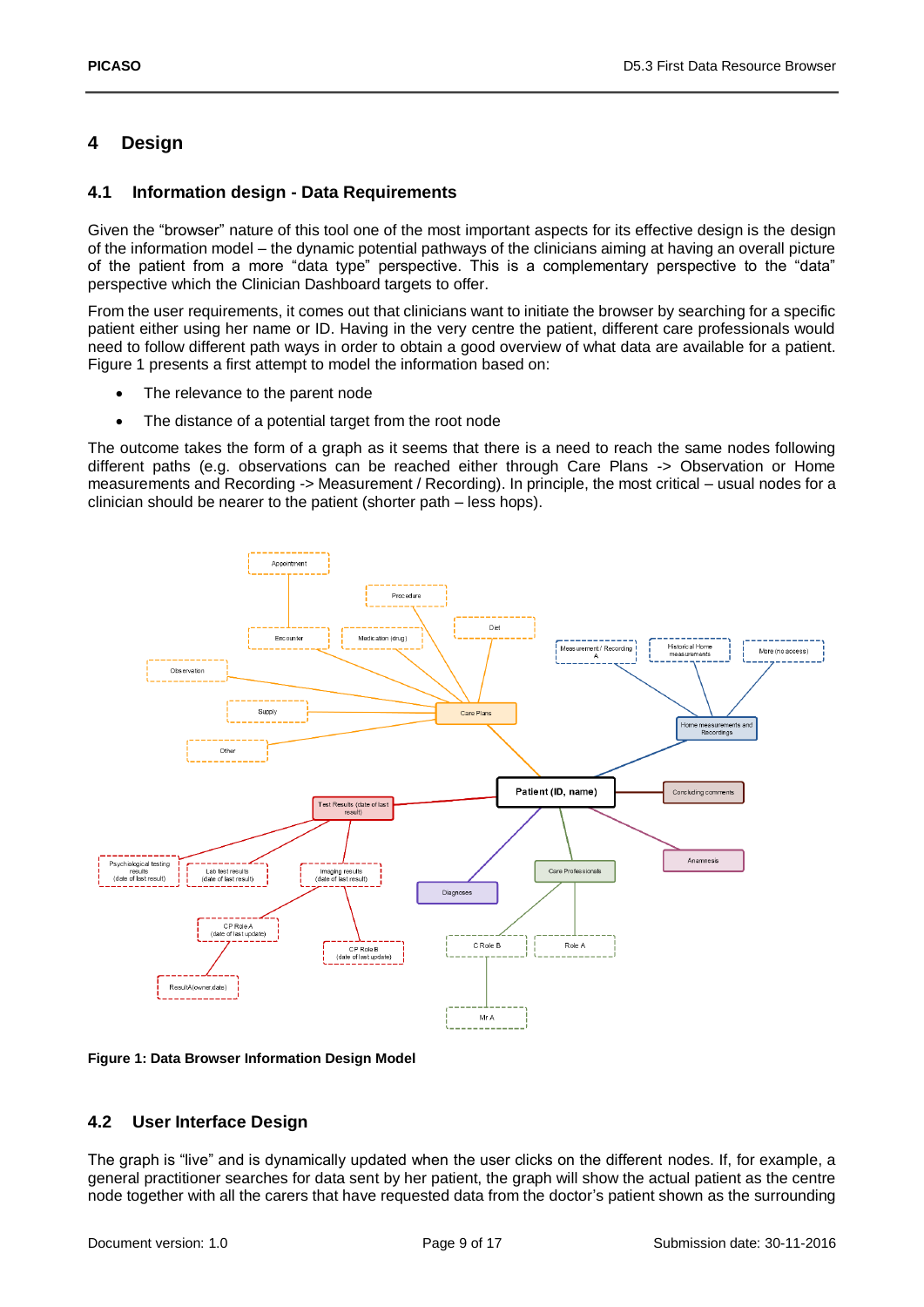nodes, provided that these carers have agreed to share this information with the doctor. By clicking on one of the carers, a new graph forms showing which data the carer has received from the patient (again provided that the doctor has been authorised to see this information). Finally, the doctor can click on a certain data type and see all the measurements performed (including contextual data and again, provided the proper authorisation is established). The doctor can click around the different branches and see other carers' interventions, the care plans executed, and dig further into the relevant data according to her access rights. The Data Browser is a read-only tool. It does not write any data within PICASO, other than to the Activity Log for logging access to data. [Figure 2](#page-9-0) presents the main use case activity diagram.



**Figure 2: Main activity diagram**

<span id="page-9-0"></span>[Figure 3](#page-10-0) presents the very first wireframe iteration of the Data Resource Browser tool.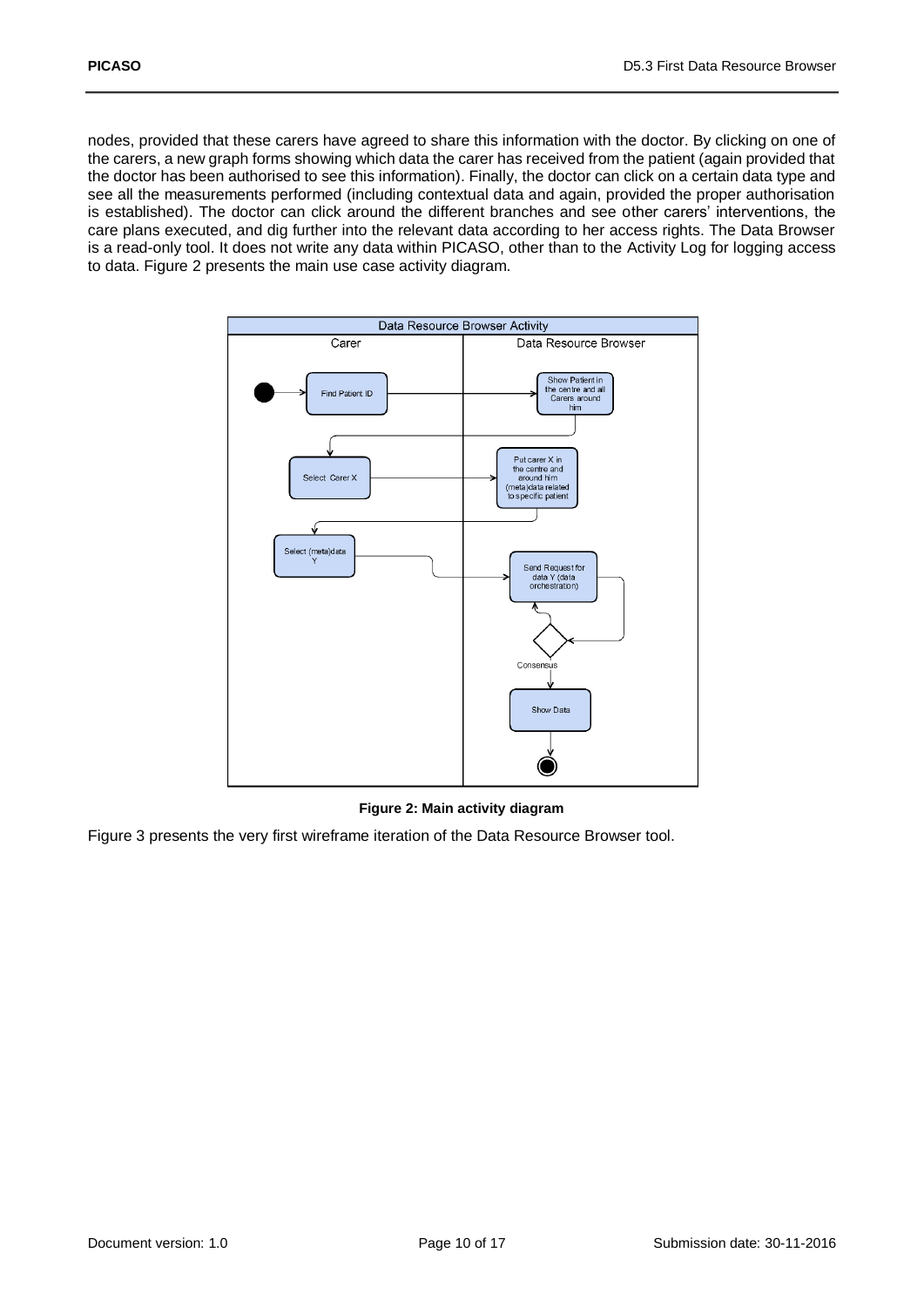

**Figure 3: Data Resource Browser UI – 1 st Iteration drawing**

<span id="page-10-0"></span>[Figure 4](#page-11-1) presents the first prototype of the Data Resource Browser tool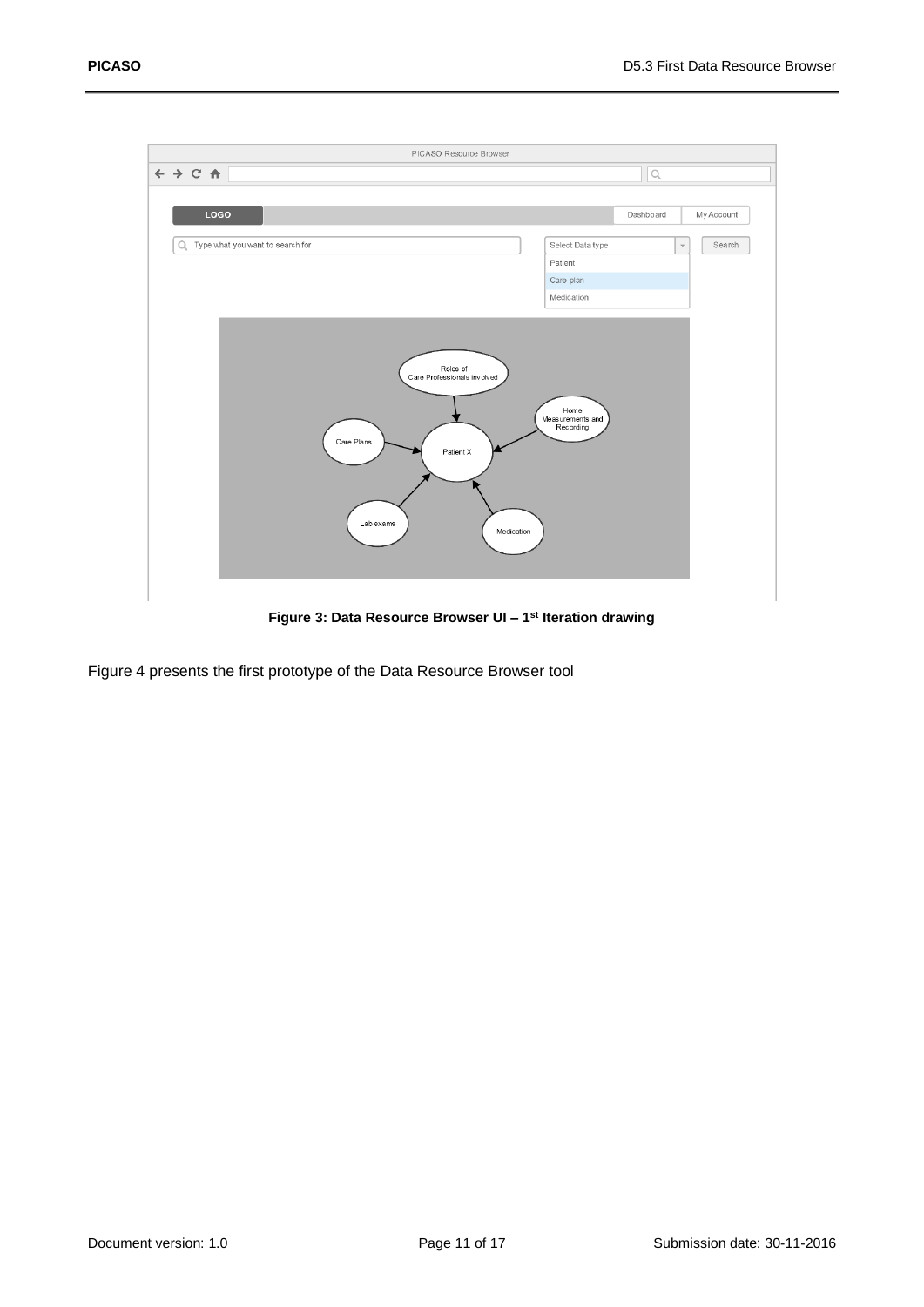

#### **Figure 4 Data Resource Browser UI - 2<sup>nd</sup> Iteration mock-up**

#### <span id="page-11-1"></span><span id="page-11-0"></span>**4.3 Architecture**

[Figure 5](#page-12-0) provides an architecture zoom to the PICASO Architecture as described in D2.3. The Data Resource Browser depends closely on the following components:

- the Data Orchestration which is responsible for preparing the data model that will be visualized by the Data Resource Browser
- the Activity Log which is responsible of inserting log entries on every data access
- the Clinician Dashboard which will be a complementary view of the patient from a "significant data" perspective
- the Risk Manager which will complement the above mentioned views in order to provide decision support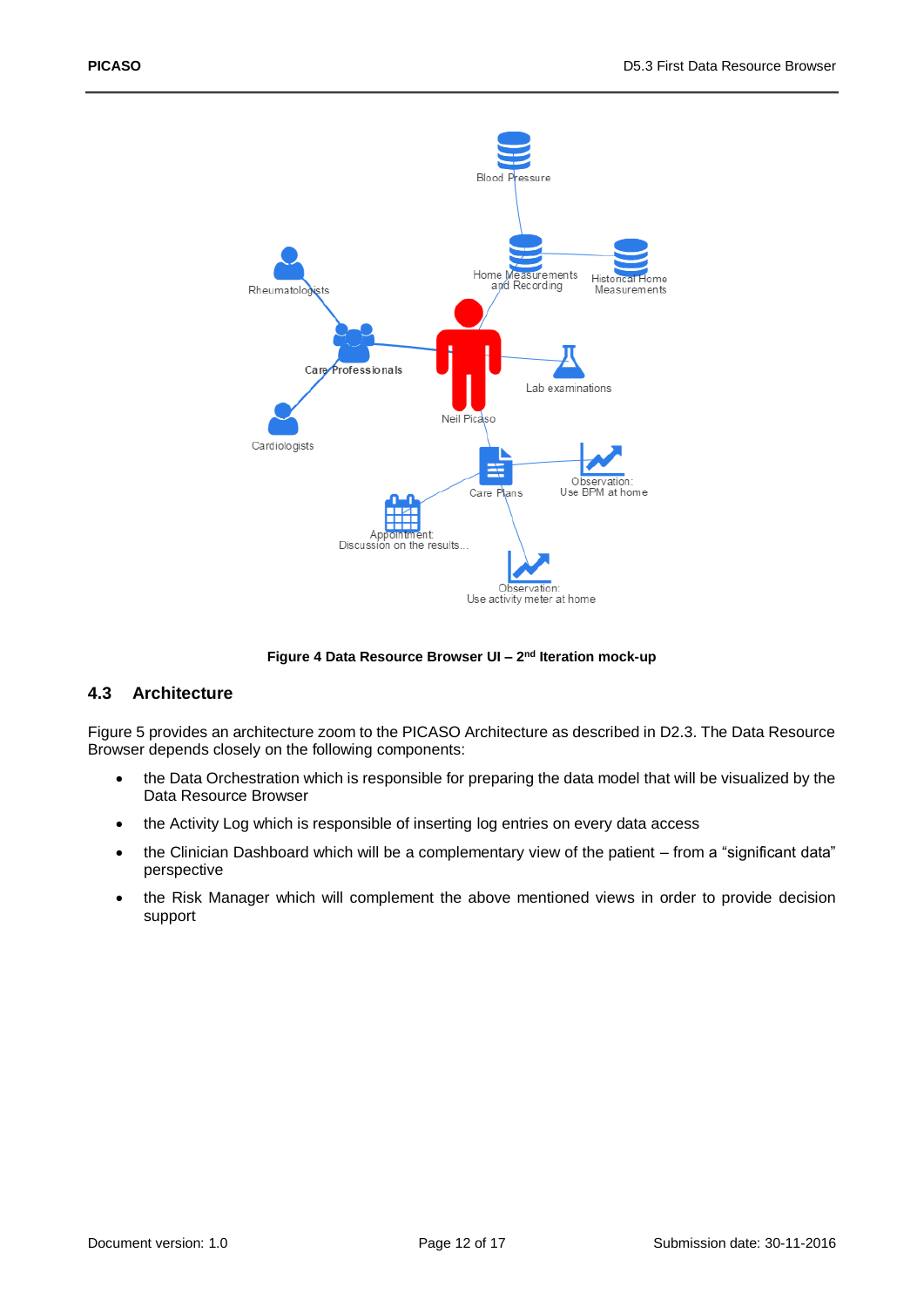

**Figure 5: Data Resource Browser Architecture – Dependencies**

<span id="page-12-0"></span>Regarding the Activity Log, it is foreseen that the logging could be done more centrally through the data orchestration component. However, for the moment it is not clear if this can be done for all components so for this first iteration the functionality is kept on the application layer components.

The Clinical Dashboard and the Risk Manager components have indirect dependency to the Data Resource Browser as there will be no data exchange between these components. However, these applications will need to have some dependencies on the user interface level (e.g. link from the home care measurements to the clinical dashboard).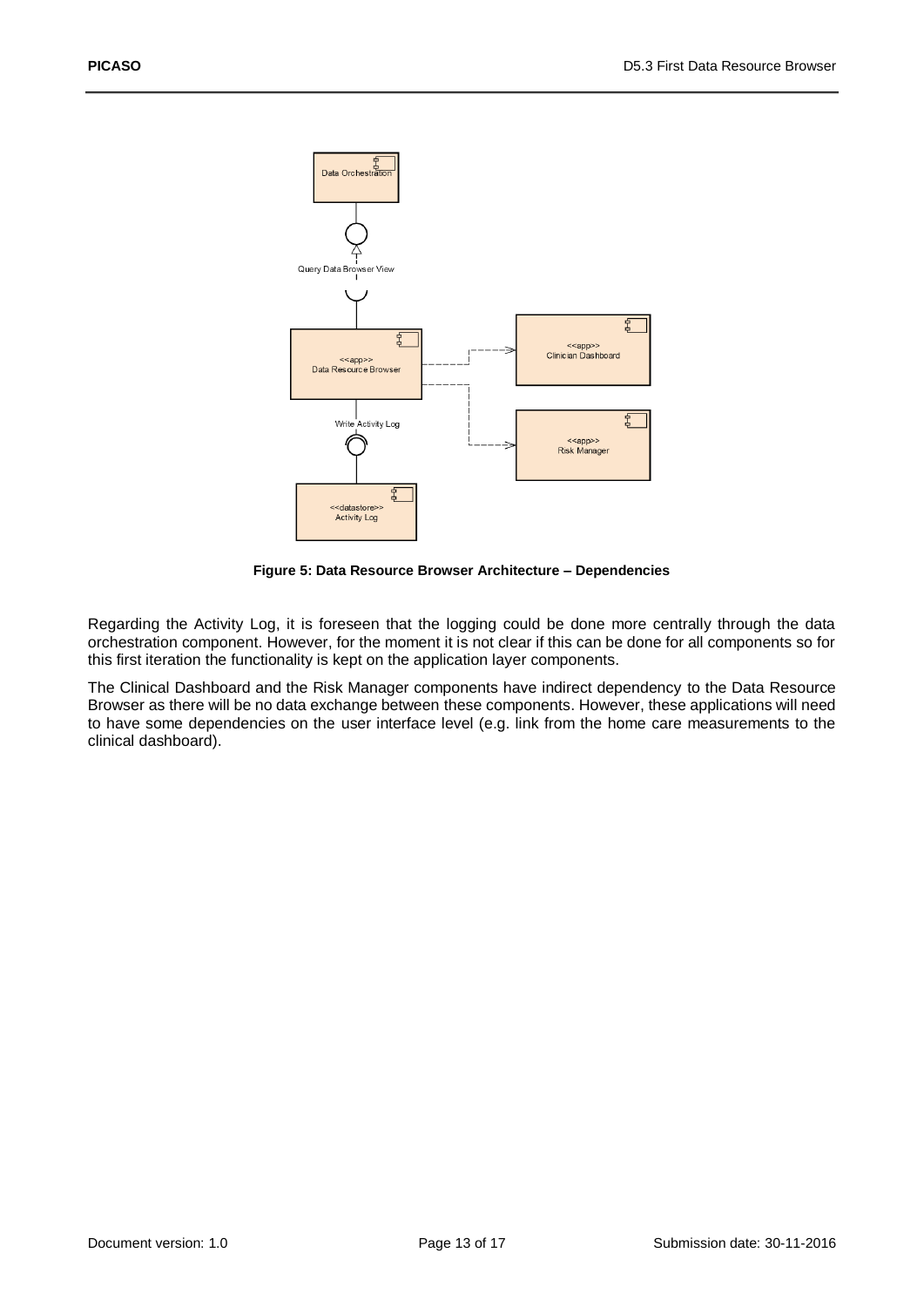### <span id="page-13-0"></span>**5 Implementation**

#### <span id="page-13-1"></span>**5.1 Data model**

The Data Resource Browser will need data coming from the following data sources:

- Clinical ODS
- Metadata Registry

For the implementation of the Data Resource Browser the developed information design model needs to be mapped to the data models of the different data sources. The Data Orchestration component is responsible for delivering such a unified model and transform it to the data browser exchange model as illustrating i[n Figure](#page-13-3)  [6](#page-13-3) .



**Figure 6: Data exchange model for Data Resource Browser**

<span id="page-13-3"></span>JSON representation format will be used. Follows a simple example:

### <span id="page-13-2"></span>**5.1.1 Clinical ODS**

```
{
   "nodes": [
     {"id": 1, "label": "Neil Picaso", "group": "patient"},
     {"id": 2, "label": "Care Professionals", "group": "usergroups"},
     {"id": 3, "label": "Home Measurements\n and Recording", "group": "data" }
  ],
  "edges": [
     { "from": 1, "to": 2, "label": "" },
     { "from": 1, "to": 3, "label": "" }
  ]
}
```
[Figure 7](#page-14-4) illustrates the current design of Clinical ODS which will be used as one of the data sources for building the Data Resource Browser outcome through the Orchestration component.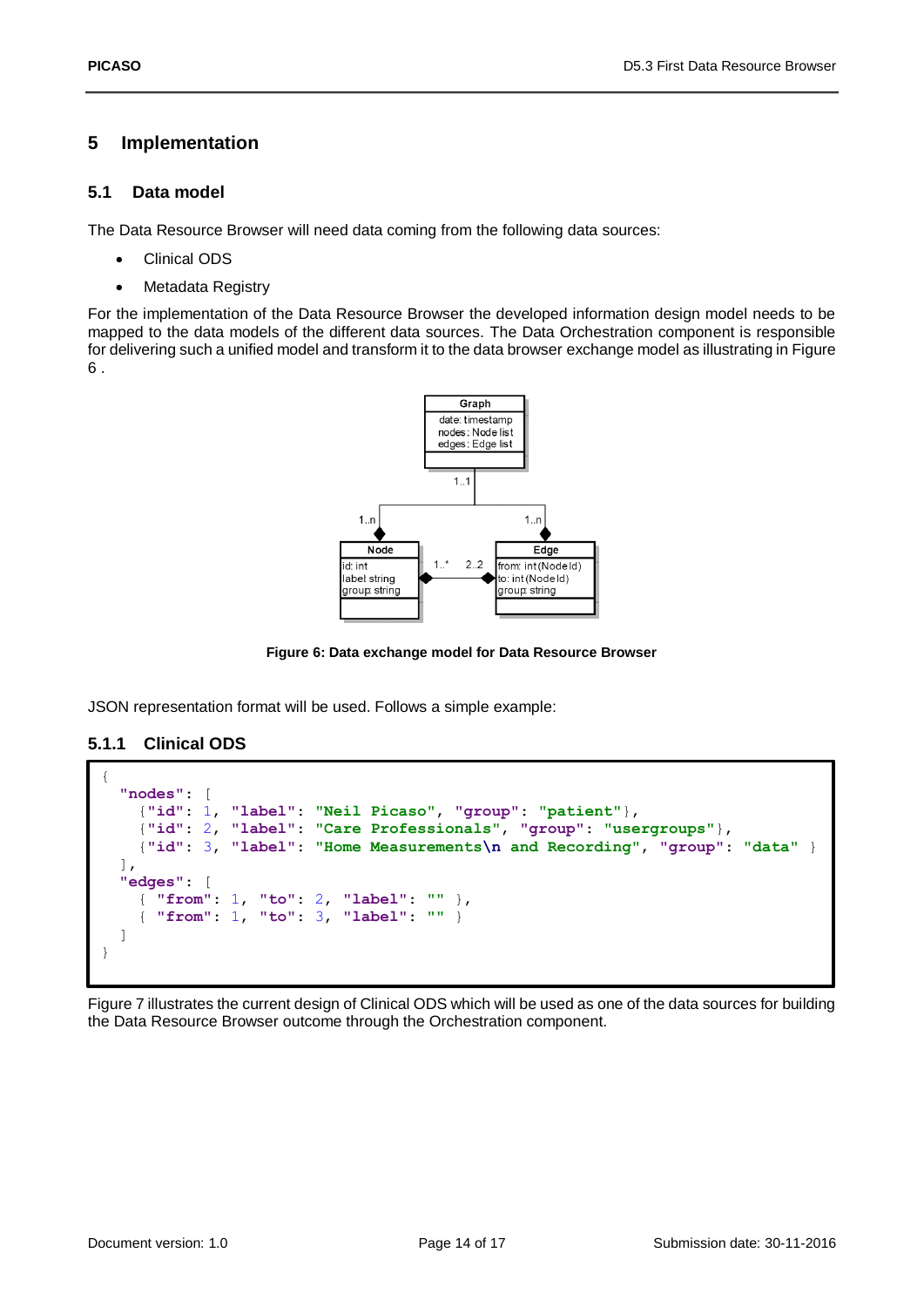

### <span id="page-14-4"></span>**Figure 7: Current ODS Design Model**

#### <span id="page-14-0"></span>**5.1.2 Metadata Registry**

From the Metadata registry, the Data Resource Browser will retrieve information about:

- Location (entity owner)
- Time Stamp (last modified)

#### <span id="page-14-1"></span>**5.2 APIs**

The Data Resource Browser is a front end tool that needs to read data from the Data Orchestrator Component and write data to the Activity Log. It follows the APIs for such a communication.

#### <span id="page-14-2"></span>**5.2.1 Data Orchestration API**

| <b>Description</b>                    | path                                   | method     | parameters | response<br><b>SUCCESS</b> | response<br><b>SUCCESS</b>              |
|---------------------------------------|----------------------------------------|------------|------------|----------------------------|-----------------------------------------|
| <b>Get All</b><br><b>Browser Data</b> | /browser/all/:patientId/               | <b>GET</b> | userToken  | 200 OK                     | 401<br>Unauthorized<br>404 Not<br>Found |
| <b>Get Data for</b><br>node type      | /browser/part/:patientId/:<br>nodeType | <b>GET</b> | userToken  | 200 OK                     | 401<br>Unauthorized<br>404 Not<br>Found |

### <span id="page-14-3"></span>**5.2.2 Activity log API**

| <b>Description</b> | path | method parameters | response       | <b>response</b> |
|--------------------|------|-------------------|----------------|-----------------|
|                    |      |                   | <b>SUCCESS</b> | <b>SUCCESS</b>  |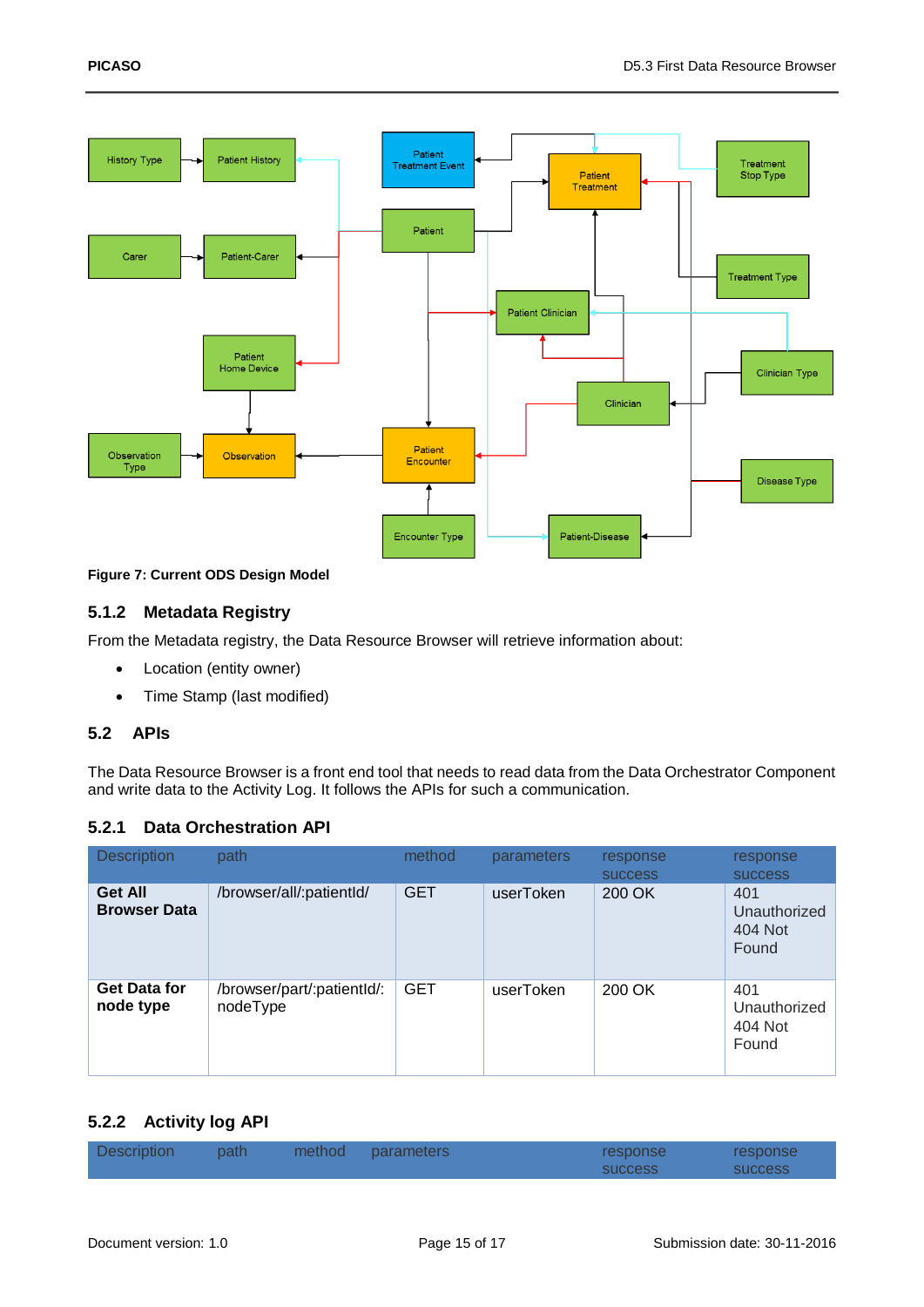| Insert log<br>row | $\log$ | <b>POST</b> | userToken<br>timestamp<br>transactionType<br>LogData (JSON):<br>clinician token<br>source token<br>Data type token<br>$\bullet$ | 201 Created | 401<br>Unauthorize<br>304 Not<br>Modified |
|-------------------|--------|-------------|---------------------------------------------------------------------------------------------------------------------------------|-------------|-------------------------------------------|
|-------------------|--------|-------------|---------------------------------------------------------------------------------------------------------------------------------|-------------|-------------------------------------------|

### <span id="page-15-0"></span>**5.3 Protocols**

• HTTPS/REST

# <span id="page-15-1"></span>**5.4 Technological landscape**

- Web technologies
- $\bullet$  visjs visualization library<sup>1</sup>
- AngularJS version  $1^2$
- NodeJS<sup>3</sup>

1 <http://visjs.org/>

<sup>&</sup>lt;sup>2</sup> <https://angularjs.org/>

<sup>&</sup>lt;sup>3</sup> <https://nodejs.org/>